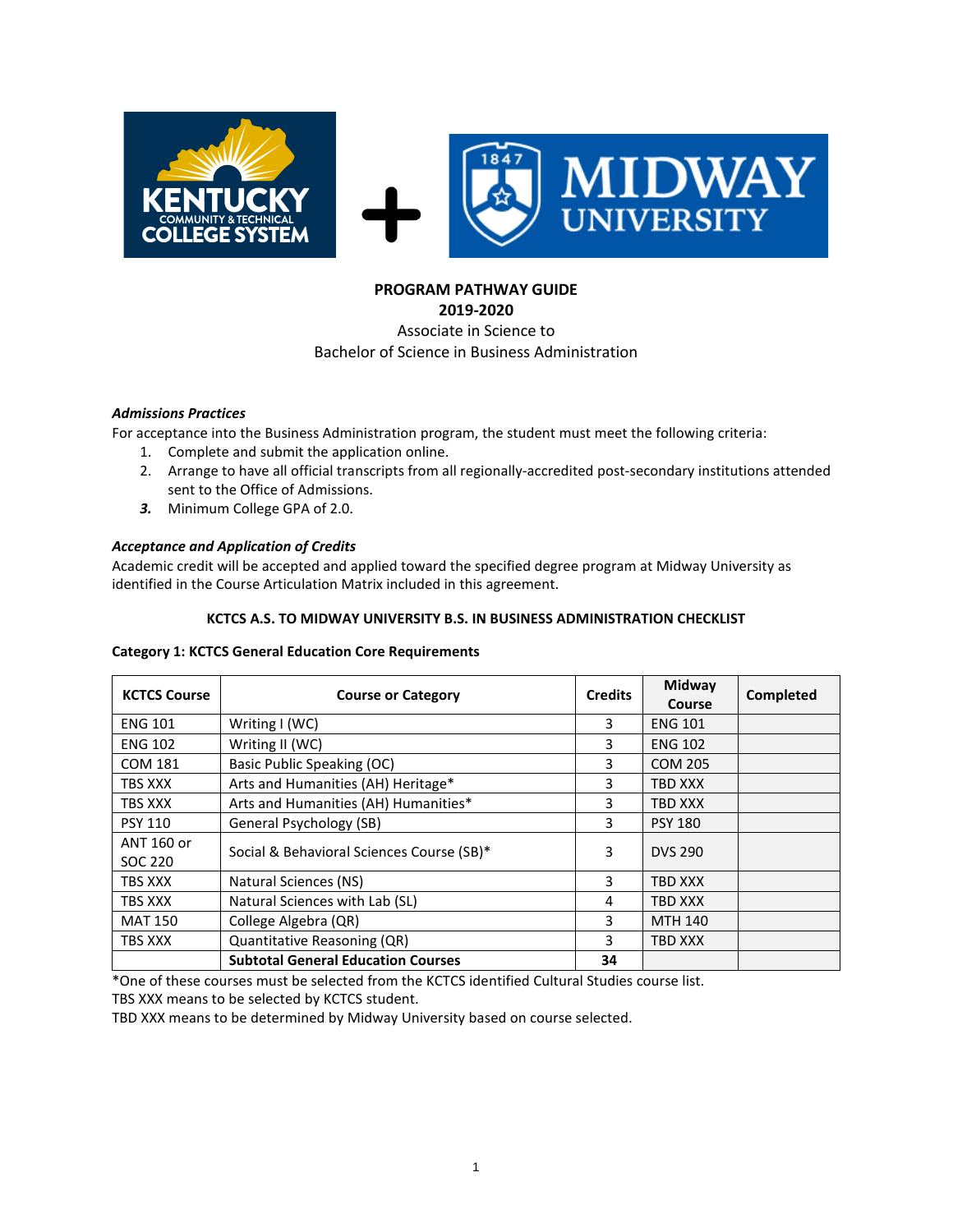#### **Category 2: KCTCS A.S. Requirements\***

| <b>KCTCS</b><br>Course | <b>Course or Category</b>                  |   | Midway<br>Course | Completed |
|------------------------|--------------------------------------------|---|------------------|-----------|
| <b>BIO 120</b>         | General Ecology (NS)                       |   | <b>ENV 201</b>   |           |
| <b>STA 210</b>         | Statistics: A Force in Human Judgment (QR) |   | MTH 139          |           |
|                        | <b>Subtotal A.S. Requirement Courses</b>   | b |                  |           |

\*At least 6 hours must be from Quantitative Reasoning and/or Natural Science

## **Category 3: KCTCS Electives\***

| <b>KCTCS</b><br>Course              | <b>Course or Category</b>                                               | <b>Credits</b> | Midway<br>Course | Completed |
|-------------------------------------|-------------------------------------------------------------------------|----------------|------------------|-----------|
| <b>BAS 160</b>                      | Introduction to Business                                                | 3              | <b>TBD XXX</b>   |           |
| CIT 105 or<br>OST 105               | Introduction to Computers                                               |                | <b>TBD XXX</b>   |           |
| TBS XXX                             | First-Year Experience                                                   |                | <b>MWY-101</b>   |           |
| <b>WGS 200 or</b><br><b>WGS 201</b> | Arts and Humanities (AH)<br>OR Social & Behavioral Sciences Course (SB) | 3              | <b>WST 200</b>   |           |
| <b>TBS XXX</b>                      | Elective                                                                | 3              | <b>TBD XXX</b>   |           |
| TBS XXX                             | Elective                                                                | 3              | <b>TBD XXX</b>   |           |
| TBS XXX                             | Elective                                                                |                | TBD XXX          |           |
|                                     | <b>Subtotal Elective Courses</b>                                        | 21             |                  |           |
|                                     | <b>TOTAL Associate Degree Hours</b>                                     | 61             |                  |           |

**\*** Recommend students pick from the KCTCS course equivalencies listed in the B.S. in Business Administration table

## **BACHELOR of SCIENCE in BUSINESS ADMINISTRATION KCTCS Program Transfer Equivalencies**

| Course         | <b>KCTCS Course</b>            | <b>Hours</b> | Course         | <b>Midway Course</b>               | Completed |
|----------------|--------------------------------|--------------|----------------|------------------------------------|-----------|
| <b>Number</b>  |                                |              | <b>Number</b>  |                                    |           |
| <b>BAS 283</b> | Principles of Management       | 3            | <b>BUS 230</b> | Principles of Management           |           |
| or             |                                |              |                |                                    |           |
| <b>MGT 283</b> |                                |              |                |                                    |           |
| <b>BAS 282</b> | <b>Principles of Marketing</b> | 3            | <b>BUS 255</b> | <b>Principles of Marketing</b>     |           |
| or             |                                |              |                |                                    |           |
| <b>MKT 282</b> |                                |              |                |                                    |           |
|                |                                | 3            | <b>BUS 313</b> | <b>Business and Organizational</b> |           |
|                |                                |              |                | Communication                      |           |
|                |                                | 3            | <b>BUS 319</b> | <b>Business Research Methods</b>   |           |
|                |                                | 3            | <b>BUS 321</b> | <b>Managerial Finance</b>          |           |
|                |                                | 3            | <b>BUS 340</b> | Legal Environment of Business      |           |
|                |                                | 3            | <b>BUS 390</b> | <b>Global Business</b>             |           |
|                |                                | 3            | <b>BUS 490</b> | <b>Business Capstone</b>           |           |
| <b>ACC 201</b> | Principles of Accounting I     | 3            | ACC 210        | Principles of Accounting I         |           |
| <b>ACC 202</b> | Principles of Accounting II    | 3            | ACC 215        | Principles of Accounting II        |           |
| <b>CIT 130</b> | <b>Productivity Software</b>   | 3            | <b>CIS 235</b> | <b>Application Software</b>        |           |
| or             | or                             |              |                |                                    |           |